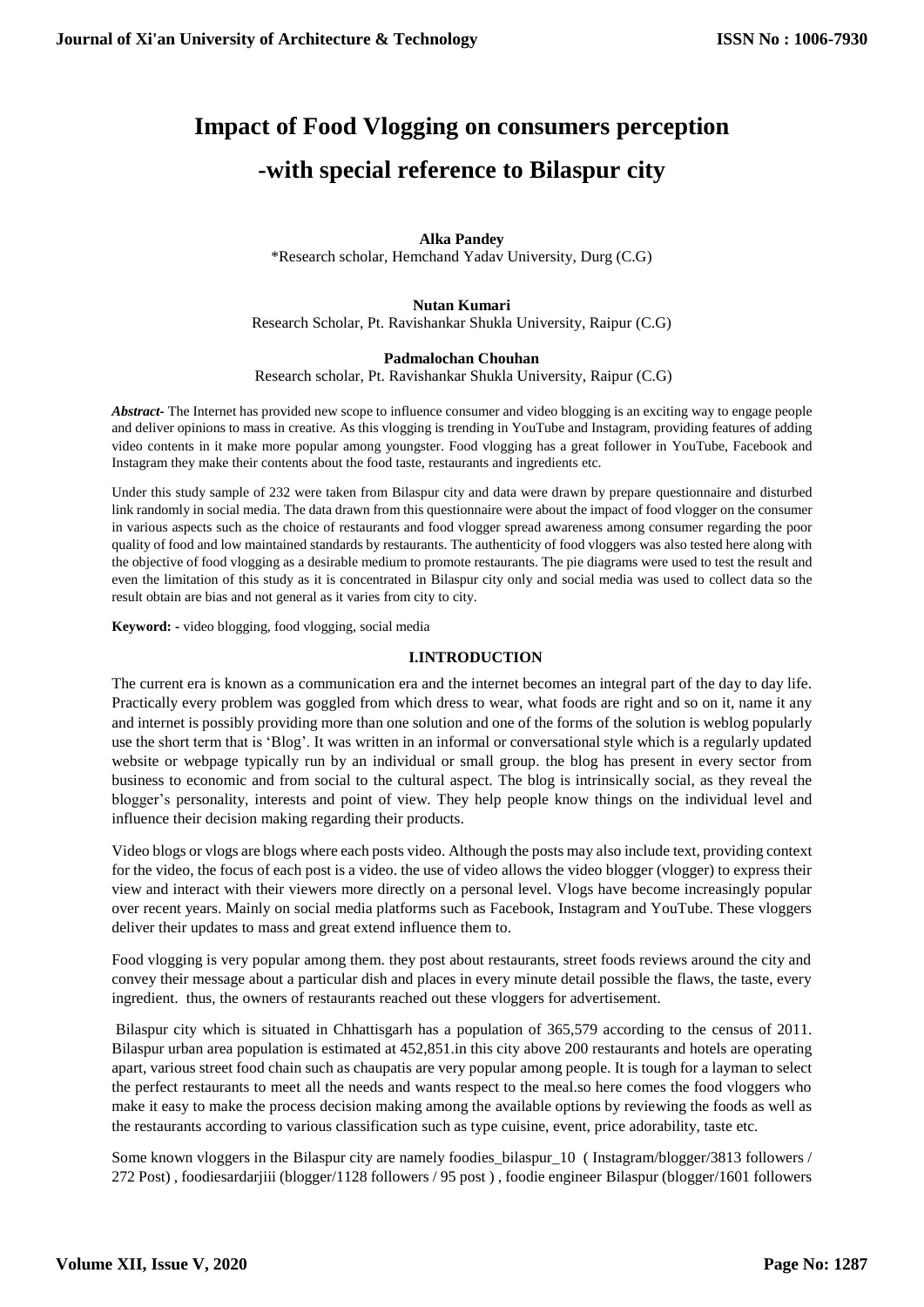/163 post), Hoogerblogger (YouTube) and many Facebook pages are updated by local food vloggers of Bilaspur city.

Under this study, we examine the extent of influence food vlogger have on the consumer and do change the taste and preference of the consumer. And also, to evaluate the authenticity of these food vloggers.

## **II. LITERATURE REVIEW**

According to a study on the interaction in two German food blogs, released in Boston University (Kerstin,2010), it is proof that food blog has evolved into the valid medium from where an individual creates an identity and interacts with others through their food and the internet. The two blogs taken into account for the study were 'Delicious: daily' by Nichole stich and 'Cucina Casalinga' by Nathalie. Through both of the blogs are different, they still have one common thing that is shaping and sharing their identities online with others who love to read about their food and lifestyles.

According to a survey conducted by 'The State of Food Blogging' in February 2012 by Foodista and Zephyr Adventures that are the organizers of the International Food Blogger Conference, the food blogging world not made up of youngsters, only 11% of respondents were aged 24 and younger. 45% of respondents had no background related to food blogging and the rest 55% claimed to have some selected professional experience writing or editing, marketing, and food or food services. 89% of food bloggers cover the recipe as a favoured topic.

According to Adliah Nur.Hanifati in his paper 'The Impact of Food Blogger toward Consumer's Attitude and Behaviour in Choosing Restaurant' present of how bloggers, restaurant reviews affect consumers' attitude and behaviour. The factors outlined in this paper were analysed by adapting the theoretical framework of the Technology Acceptance Model (TAM). This survey involved 242 food blog reader was analysed to investigate the relationship between the perceived usefulness of food blogger's recommendations, and the consumer's attitude toward the review.

## **III. OBJECTIVE**

- To study the influence of Food Vlogger on Consumers choice of restaurant.
- To find out whether food vloggers bring awareness among customers
- To find out the authenticity of Food Vloggers recommendation.
- To find out vlogging is a desirable medium of promoting restaurants

## **IV.METHODOLOGY**

The current study is based on primary data collected from 232 respondents who are followers of food Vloggers.

A questionnaire' was prepared and conducted through online platforms of Instagram and Facebook and the link was distributed randomly. A total of 232 responses were collected out of which 117 respondents were male and rest 115 were females and the majority of the respondents were under the age group of 15-25 years as data has been collected from Instagram and Facebook which mainly used by younger people. The below table shows the summary of the questioner.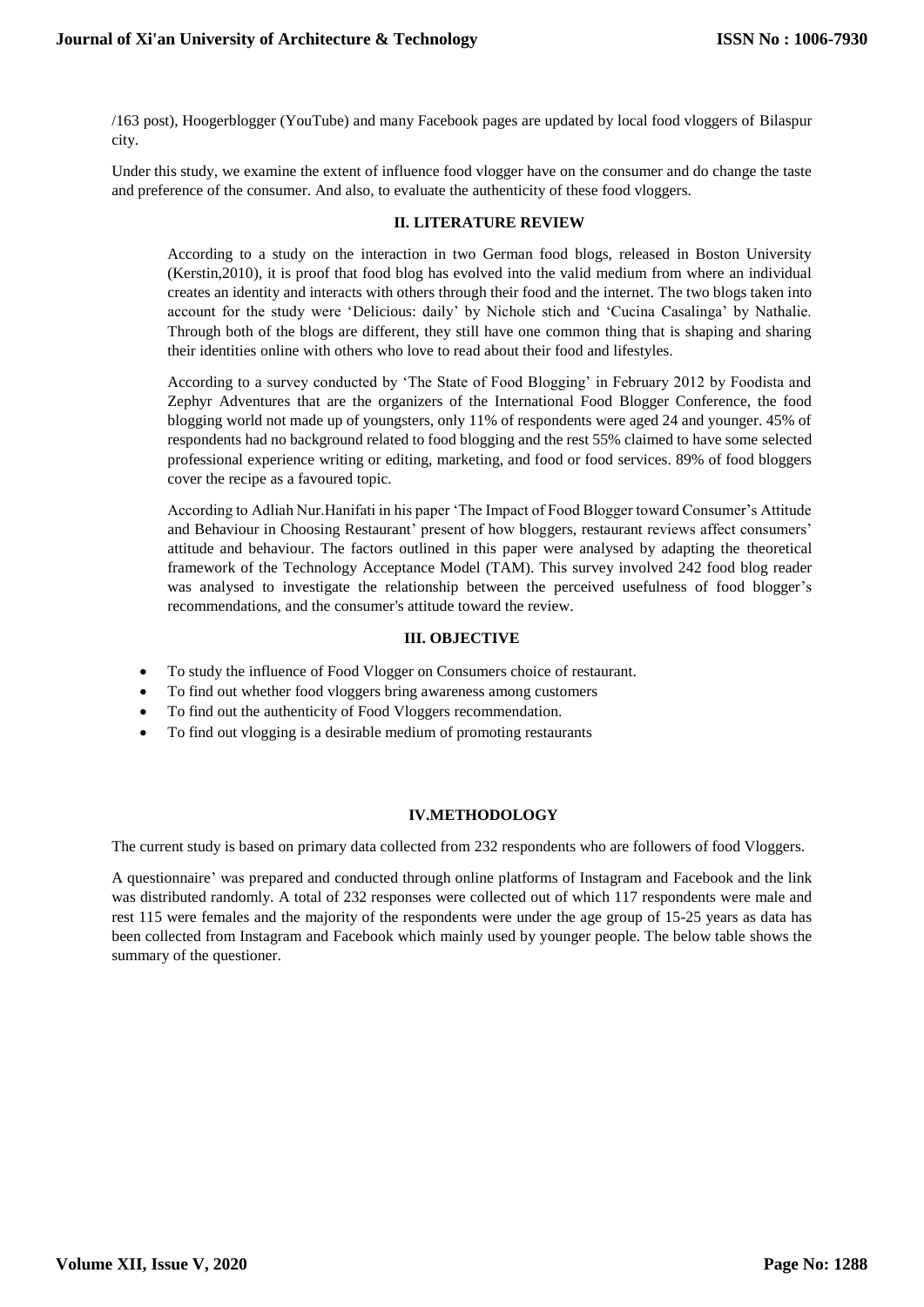# **TABLE – I**

# **Summary of questionnaire**

| <b>Question</b>                                    | <b>Item</b>                   | 232<br><b>Frequency</b> | 100<br>$\frac{0}{0}$ |
|----------------------------------------------------|-------------------------------|-------------------------|----------------------|
|                                                    |                               |                         |                      |
| Gender                                             | Male                          | 117                     | 50.40%               |
|                                                    | Female                        | 115                     | 49.60%               |
| Age                                                | Below 15 year                 | Nile                    | Nile                 |
|                                                    | $15 - 25$ year                | 191                     | 82.32%               |
|                                                    | 25-35 year                    | 39                      | 16.81%               |
|                                                    | Above 35 year                 | 02                      | 0.86%                |
| Mode of watching food vlogging?                    | <b>Instagram and Facebook</b> | 111                     | 47.84%               |
|                                                    | YouTube                       | 99                      | 42.67%               |
|                                                    | <b>Twitter and Pinterest</b>  | 01                      | 0.43%                |
|                                                    | other                         | 21                      | 9.05%                |
| Frequency of eating outside in a month?            | 0-3 times in a month          | 56                      | 24.13%               |
|                                                    | 3-6 times in a month          | 74                      | 31.89%               |
|                                                    | 6-10 times in a month         | 42                      | 18.10%               |
|                                                    | 10< times in a month          | 60                      | 25.86%               |
| Do you like to watch Food Vlogging?                | Yes                           | 118                     | 50.86%               |
|                                                    | No                            | 42                      | 18.10%               |
|                                                    | Maybe                         | 72                      | 31.03%               |
| Do you follow reviews and ratings of Food vloggers | Yes                           | 117                     | 50.40%               |
| while selecting Restaurants?                       | N <sub>o</sub>                | 44                      | 18.96%               |
|                                                    | Maybe                         | 71                      | 30.60%               |
| Do you think food Vlogger bring awareness?         | Yes                           | 131                     | 56.5%                |
|                                                    | N <sub>o</sub>                | 49                      | 21.1%                |
|                                                    | Maybe                         | 52                      | 22.4%                |
| Do you feel food vlogger recommendations are       | Yes                           | 83                      | 35.8%                |
| authentic?                                         | N <sub>o</sub>                | 29                      | 12.5%                |
|                                                    | Maybe                         | 120                     | 51.7%                |
| Do you think food vlogging is desirable way of     | Yes                           | 185                     | 79.74%               |
| promoting restaurants?                             | N <sub>o</sub>                | 15                      | 6.46%                |
|                                                    | Maybe                         | 32                      | 13.79%               |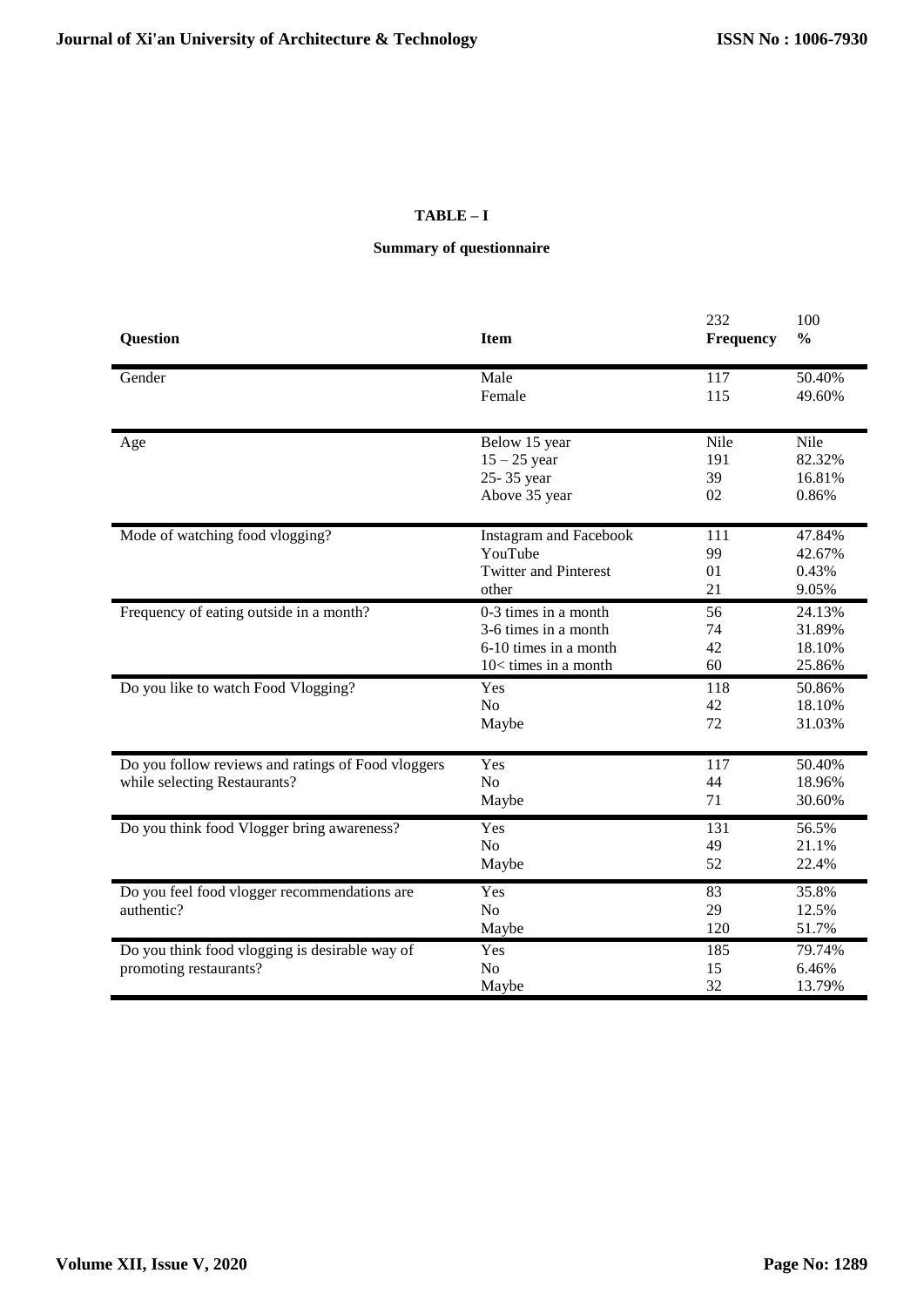## **V.RESULT**

## **1. To study the influence of Food Vlogger on Consumers choice of restaurant.**



As diagram 1. (a) shows that the frequency of eating outside by consumer in a month. It indicates that majorities were eating more three times a month i.e. 76% which implies huge chunk of people go restaurants in more than three times a month out which 51% watch food vlogging ( diagram 1.(b)) and further we see that majority of which also follow the review and ratings of food vlogger while selecting resultants i.e. 61% (diagram 1.(c)).

So, we concluded that food vlogger influences the selection of restaurant of consumers.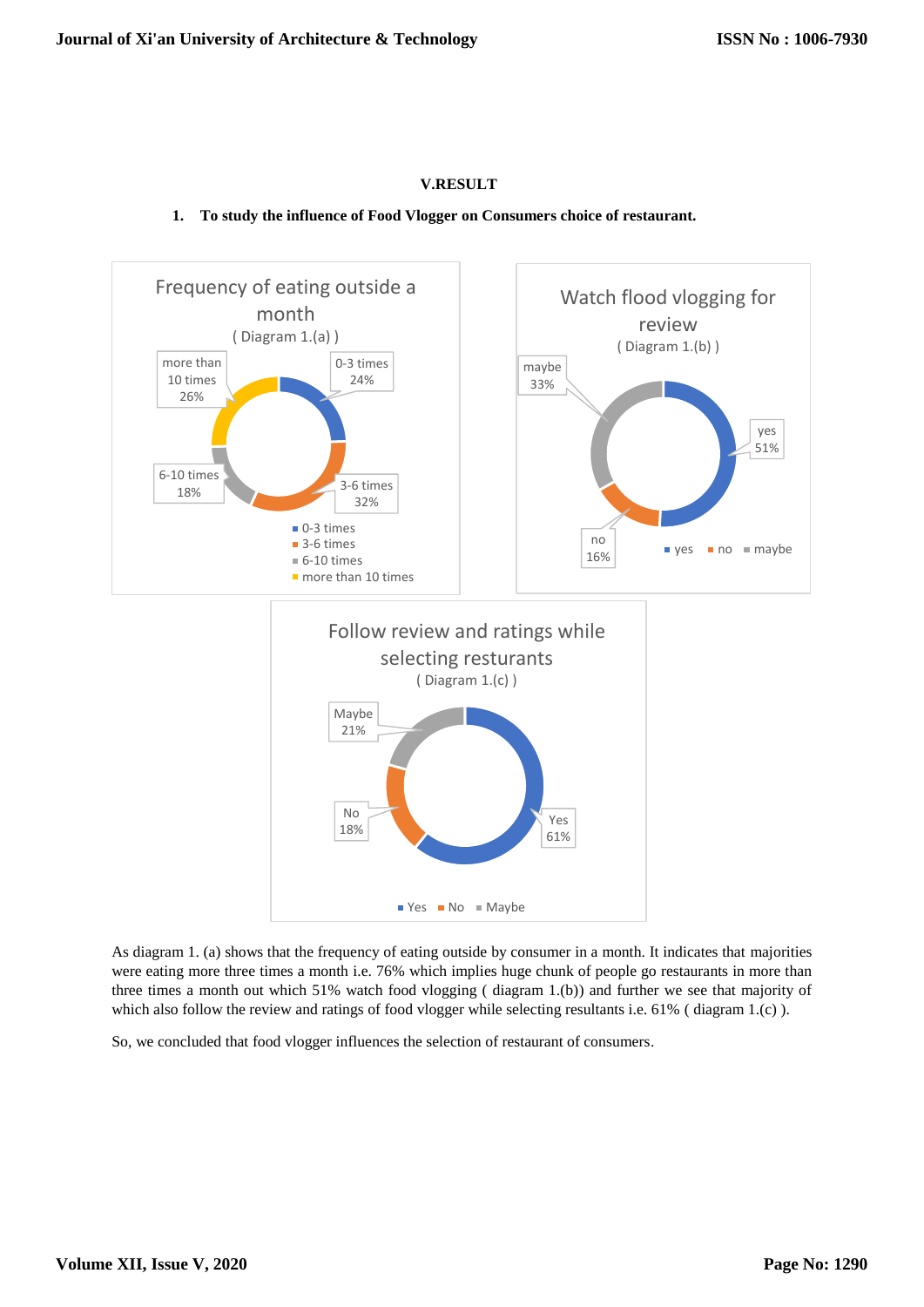

**2. To find out whether food vloggers bring awareness among customers**

From the above diagram, we can say that food vloggers bring awareness among customers in respects to poor quality food and low standards i.e. agreed by 72% of respondents.



## **3. To find out the authenticity of Food Vloggers recommendation**

We can see from the above diagram, the majority of respondents not sure that whether food vloggers recommendations are authentic or not i.e. 52% of respondents while 12% strongly disagree.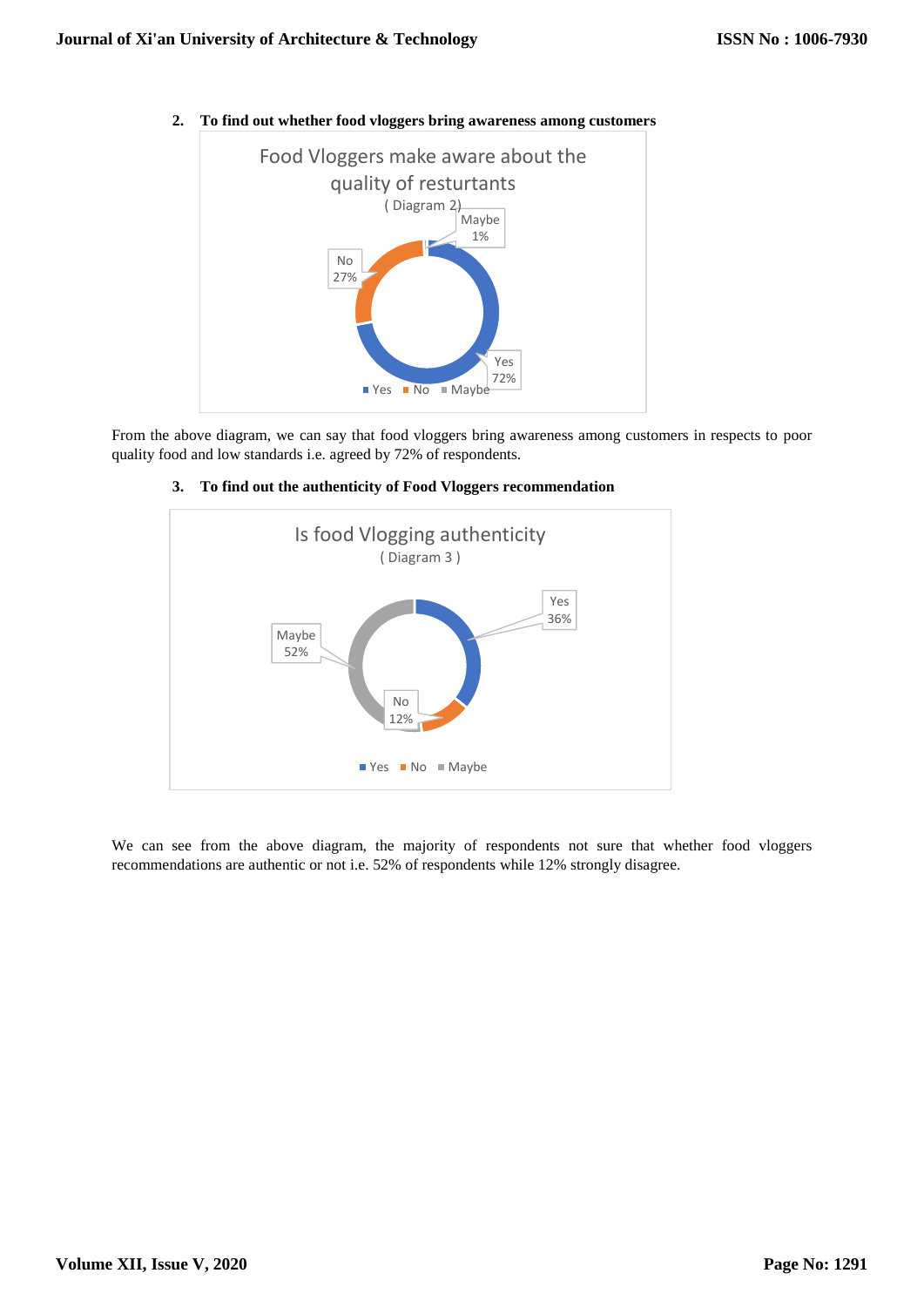

### **4. To find out vlogging is a desirable medium of promoting restaurants**

It can be seen from the above diagram it interprets that vlogging is a desirable medium of promoting restaurants as 80% of respondents agree whereas rest 20% are not agreed and not sure.

## **VI. CONCLUSION**

An attempt was made by the researcher to study the impact of food vlogging on the consumer. Sample of 232 respondents from Bilaspur city extracted. Data collected from these respondents with the help of a well-designed questionnaire. and with the help of findings conclusion was drawn.

The majority of respondents frequently eat outside i.e. more than three times a month are 76% and out of which 51 % follow food vlogging and a huge chunk of them i.e. 61% respondents were also following the review and ratings while selecting the restaurant.

Most of the customers think that food vlogging bring awareness among them regarding the quality of food and standard maintained by the restaurant's owner. But still, they don't feel food vlogging is authentic to always agree with it. The survey was conducted through a questionnaire circulated via Instagram, Facebook and other social sites/apps asking for respondents' opinion about if food vlogging is a desirable medium for promoting restaurants and they agreed upon the same.

#### **VII. LIMITATION AND FUTURE RESEARCH**

There may be a chance of bias in the result as the sample was self-tested and only respondents using social media were taken for answering the questionnaire. The scope of the result is also limited to Bilaspur city and the result may vary according to the city and other demographics aspect such as education, population, culture tech-savvy and internet coverage etc.

For future research well- structured questionnaire should be prepared to eliminate the biasness and careful study of variables and apply suitable testing to analyze the hypothesis. So, future research should consider the other possible alternatives to the study despite this limited result.